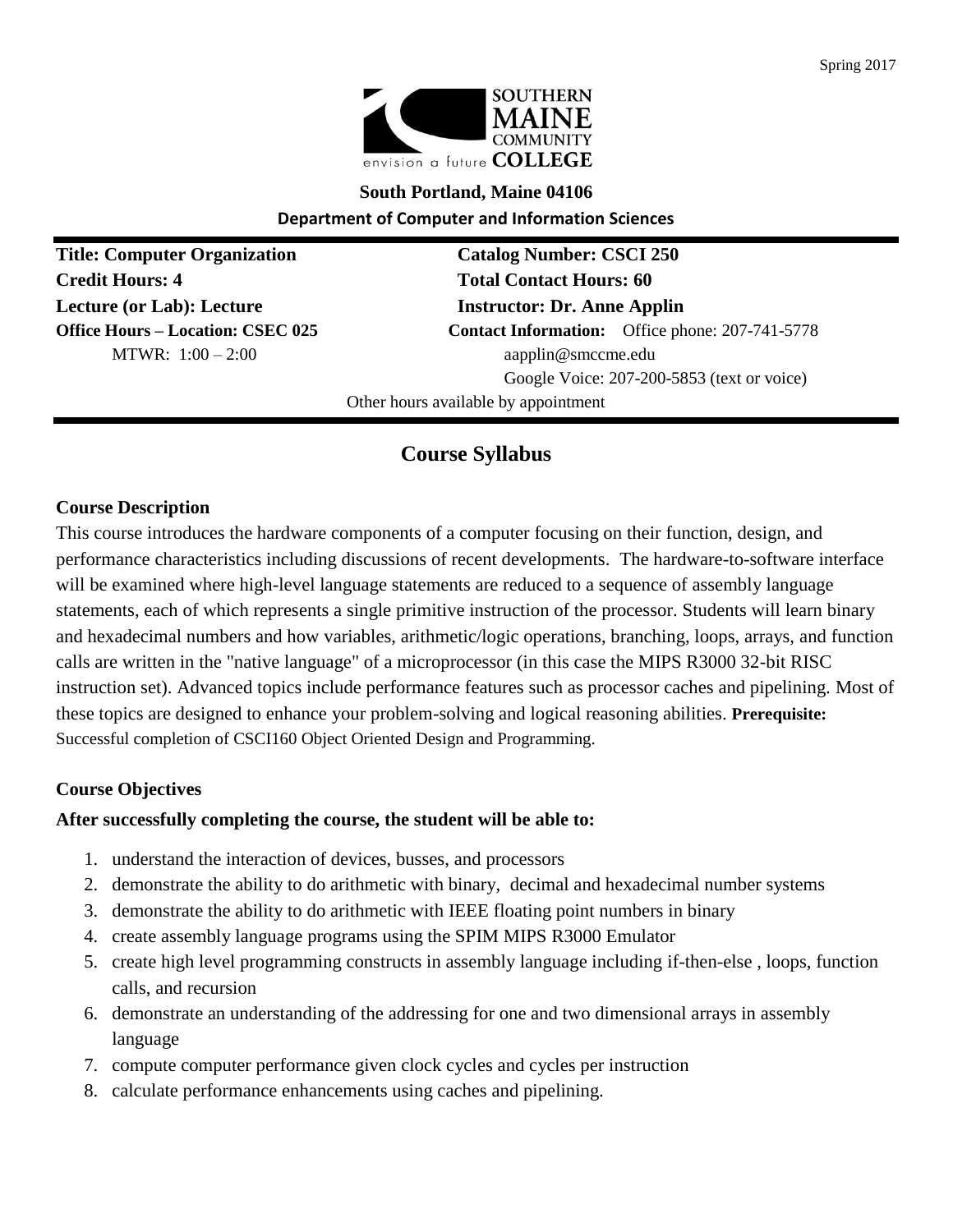# **Learning Outcomes**

This course seeks to develop the following core abilities:

*Global Awareness / Diversity –*

- Identify resources and strategies needed to problem solve and/or achieve goals inclusive of diverse perspectives and experiences.
- Demonstrate the ability to work collaboratively with people from diverse backgrounds in pursuit of a common objective or goal utilizing interpersonal skills that are essential to team building, conflict resolution and cross-cultural communication.

# *Critical Thinking –*

- A student can interpret information logically by selecting and organizing relevant facts and opinions and identifying the relationships among them.
- A student can analyze an issue or problem by separating it into its component parts and investigating the relationship of the parts to the whole.
- A student can synthesize information by combining ideas from multiple sources to come to an independent conclusion.
- A student can evaluate information by making informed judgments as to whether the information is accurate, reliable or useful.
- A student can apply theory to practice.

# *Communications –*

- Demonstrate a command of the English language
- Identify and extract relevant data from written and oral presentations

# *Quantitative Methods –*

- Recognize problems that can be solved with quantitative methods
- Identify the quantitative components of a problem
- Select and appropriate mathematical method to solve a problem
- Demonstrate accurate computational and/or algebraic skills to solve a problem
- Estimate the reasonableness of answers to problems

**Google Voice Contact:** When texting or leaving voice mail on the Google contact number, please identify yourself first. I will see your number but no name so I need to know who I'm talking to.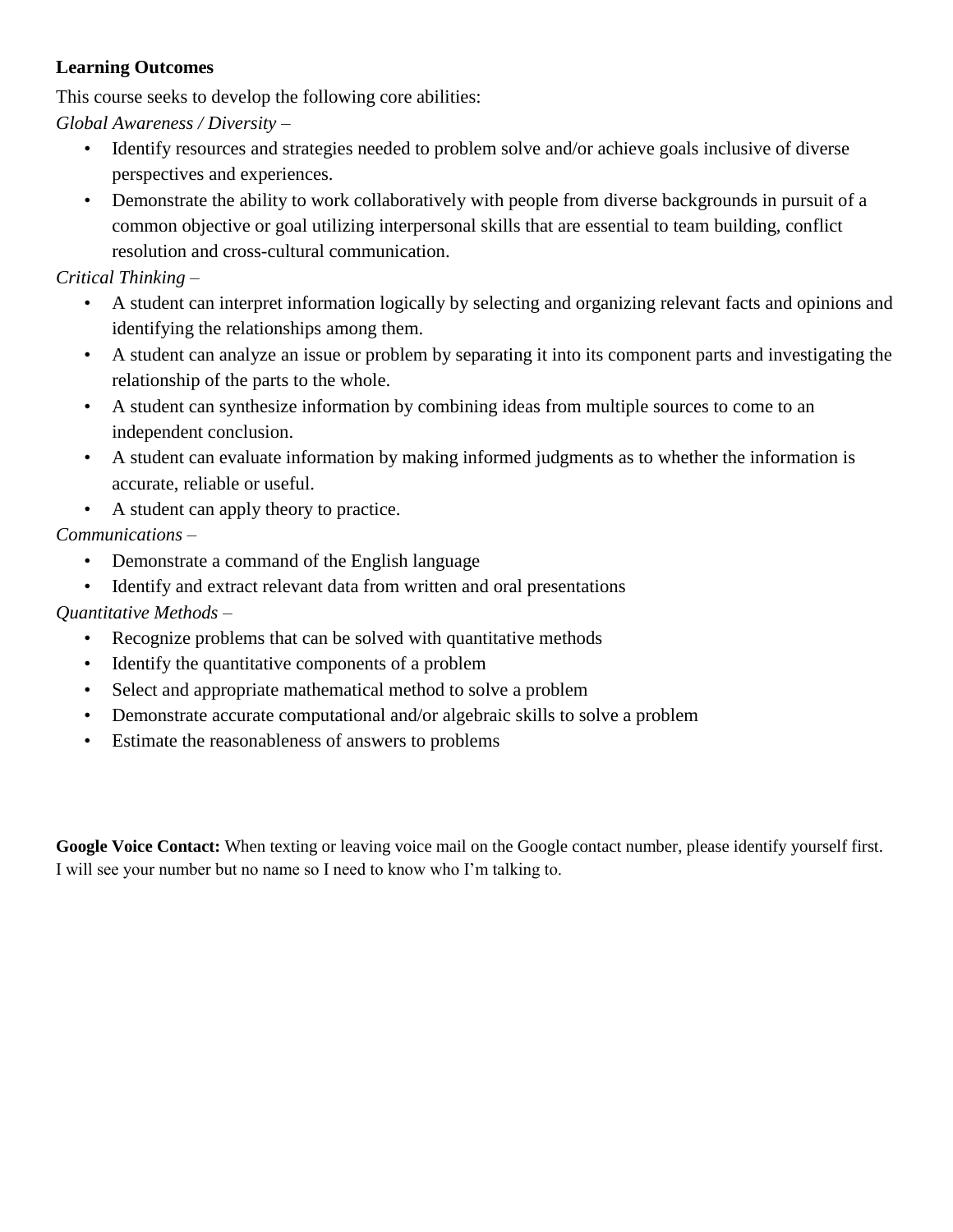# **Learning Objectives**

| Week 1 | Chapter 1:<br>to describe the big picture of how a computer turns code into instructions<br>to describe the interactions of the various hardware components in the box<br>to describe program performance and optimization<br>to calculate processing latencies and relative latencies                                                                                                                              |
|--------|---------------------------------------------------------------------------------------------------------------------------------------------------------------------------------------------------------------------------------------------------------------------------------------------------------------------------------------------------------------------------------------------------------------------|
| Week 2 | to define the units of time, storage, and throughput<br>to describe the effect of bandwidth on throughput<br>Section 2.4<br>to describe data representations and computer arithmetic<br>to demonstrate the ability to convert from hexadecimal to binary and back<br>to demonstrate the ability to do binary arithmetic<br>to describe overflow and underflow<br>to calculate the limits of computation in $n$ bits |
| Week 3 | Section 2.4<br>to demonstrate the ability to do arithmetic with positive and negative binary numbers<br>to demonstrate the ability to convert to two's complement for calculation<br>$\sigma$ . $\cdot$ . $\sigma$ . $\sigma$                                                                                                                                                                                       |

*Section 3.5* to describe floating point representations to demonstrate the ability to do addition, subtraction and multiplication with floating point binary numbers. to describe character encoding

to describe error checking schemes

## Week 4 **Test 1**

to describe the concept of instruction sets used in hardware to demonstrate how a computer uses the instruction set to do computation to describe the relationship between assembly language and the instruction set to be able to demonstrate the ability to write a simple assembly program to manipulate data using logical operations

## Week 5 *Section 2.6*

to create MIPS assembly programs to do shifting of bits in the register to be able to determine the sign of a number by examining the high order bit using MIPS assembly language to be able to write a MIPS assembly program to perform simple arithmetic Programming Project 1

#### Week 6 *Section 2.7*

to create MIPS assembly language programs that include branching to create MIPS assembly language programs that use decision structures Programming Project 2

### Week 7 to describe 16 and 32 bit memory addressing to describe array addressing to demonstrate the ability to calculate the address of any given element in an array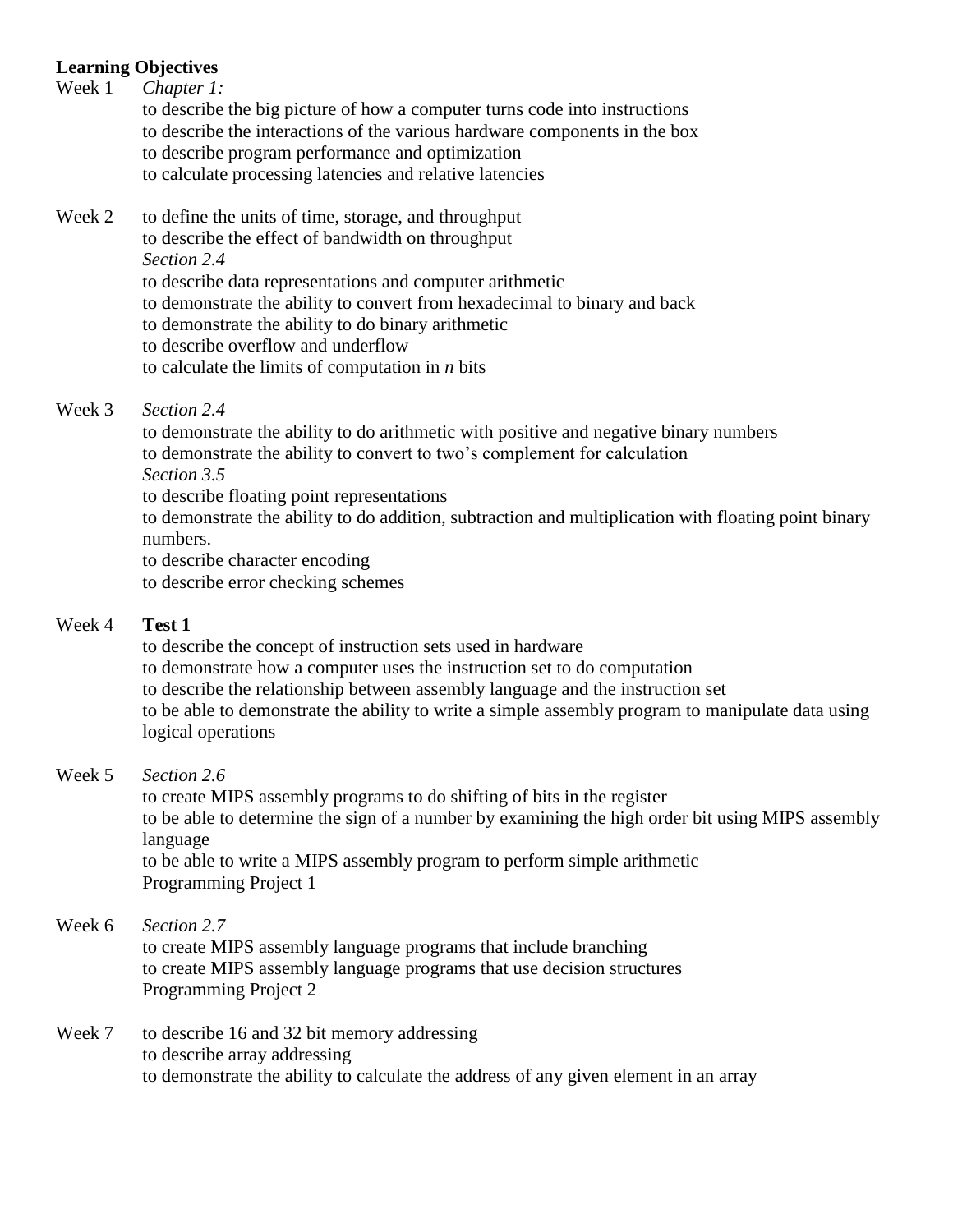| Week 8 | to demonstrate how arrays are created in MIPS assembly language          |
|--------|--------------------------------------------------------------------------|
|        | to create a MIPS assembly language program to perform array manipulation |
|        | Programming Project 3                                                    |

# Week 9 **Test 2** to demonstrate how to implement a switch statement in MIPS assembly language *Section 2.8* to demonstrate how function calls are implemented using stacks in MIPS assembly language to describe reentrant code in MIPS

Week 10 to create MIPS assembly language programs that use recursive functions *Section 2.5* to demonstrate the ability to decode machine language instructions into assembly language instructions to describe the two pass assembler

# Week 11 to describe performance indicators to compute speedup & execution times based on clock cycles of execution and clock rate to be able to calculate average cycles per instruction

Week 12 to describe memory hierarchies to be able to calculate the hit ratio to describe write through versus write back cache memory Week 13 to describe pipelining to be able to calculate throughput and latency of pipelined systems Week 14

## **Final Exam (comprehensive)**

**Exam Policies:** You will be allowed to create and use a one page assistance sheet during exams including the final. The single 8.5 X 11 inch piece of paper can have anything on front and back that you wish to have handy during exams. You may not give your assistance sheet to anyone else. Each student who wishes to use one must create her own.

## **Course Requirements**

Students will complete 5 homework assignments. In addition to coding dozens of small example MIPS programs as a class, students will individually create 5 problem solution designs and code those solutions, take 3 tests during scheduled class times and complete a comprehensive final examination.

## **Student Evaluation and Grading**

| Two in-class tests          | 45% |
|-----------------------------|-----|
| Programs, Homework, Quizzes | 30% |
| Final Exam (Comprehensive)  | 25% |

#### **Grading Scale**:

 $93 - 100$  A 90 - 92.99 A- $87 - 89.99$  B+ 83 - 86.99 B 80 - 82.99 B- $77 - 79.99$  C+ 73 - 76.99 C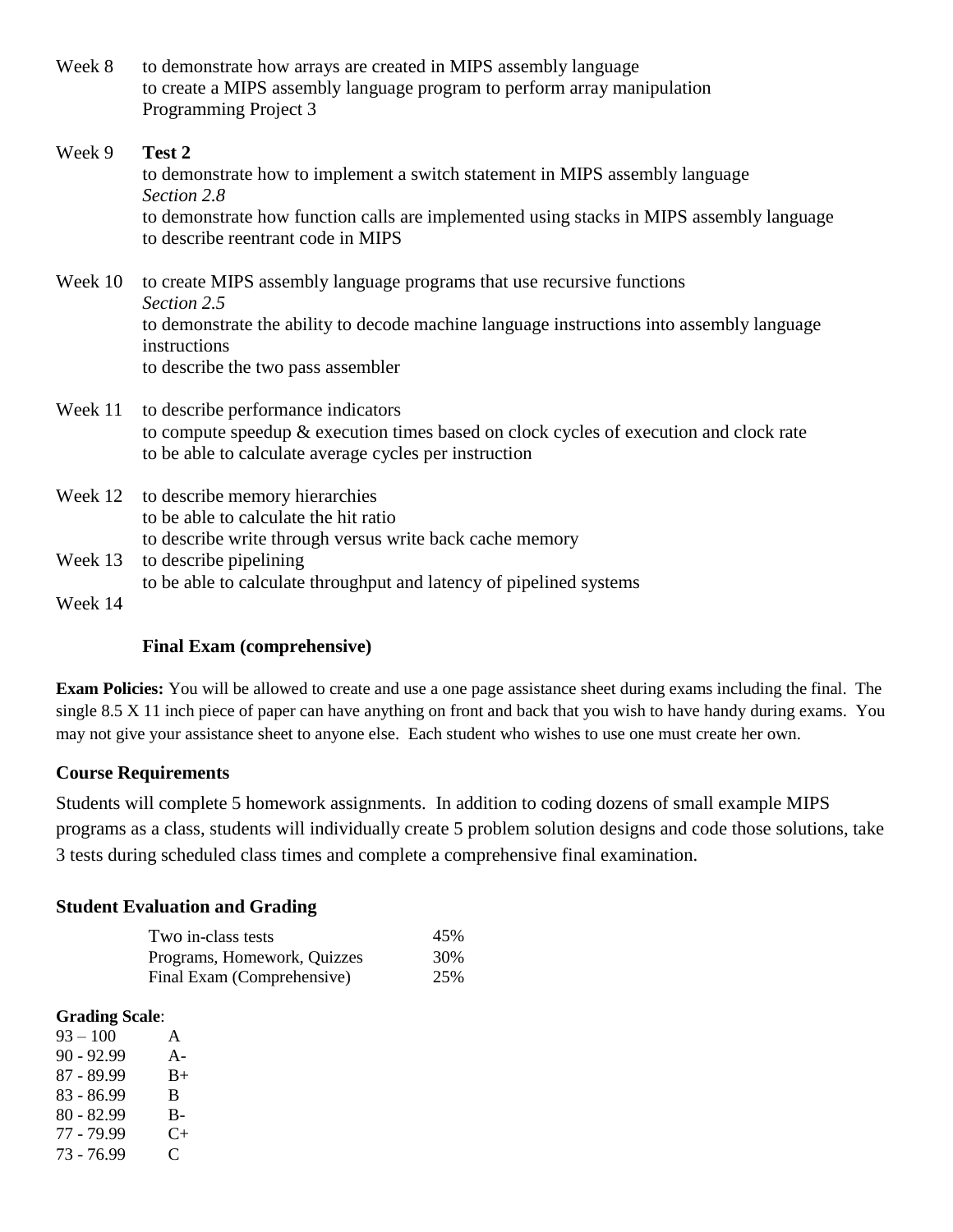70 - 72.99 C- $67 - 69.99$  D+ 63 - 66.99 D  $0 - 62.99$  F

## **Text, Tools and / or Supplies**

Go to zybooks.com and enter book code**:**SMCCMECSCI250ApplinFall2017. The cost is \$68 which is refundable if you drop the course. You should also have a notebook for taking notes and a writing instrument. It is strongly recommended that the student have a USB drive to store backup copies of all programming assignments. Students should be prepared to work out side of class 6- 8 hours per week on homeworks, projects and preparation for class. It is possible to get a pdf (for free) of an older version of the text. You may opt to do this.

# **End-of-Course Evaluation**

In order to gain access to final course grades, students must complete evaluations for each course attended at SMCC. Evaluations are submitted online and can be accessed through the student portal site. Students can access the course evaluation report beginning two weeks before the end of classes. The deadline for submission of evaluations occurs 24 hours after the last day of classes each semester. Instructors will announce when the online course evaluation is available.

# **ADA (Americans with Disabilities Act):**

Southern Maine Community College is an equal opportunity/affirmative action institution and employer. For more information, please call 207-741-5798.

If you have a disabling condition and wish to request accommodations in order to have reasonable access to the programs and services offered by SMCC, you must register with the Disability Services Coordinator, Sandra Lynham, who can be reached at 741-5923.

Further information about services for students with disabilities and the accommodation process is available upon request at this number. Course policies about online testing are modified to suit each individual's accommodations.

# **SMCC Pay-for-Print Policy**

In an effort to control the escalating cost of supplies and to encourage students to conserve resources, SMCC charges for printing. Students receive a \$20 credit every semester. This credit resets for each semester and extra credit is not rolled over to the next semester. Per page costs are as follows:

- 8.5"x11" black and white: \$0.10 per page
- $\bullet$  8.5"x11" color: \$0.50 per page
- $\bullet$  8.5"x14" and 11"x17" black and white: \$0.20 per page
- $8.5"x14"$  and  $11"x17"$  color: \$1.00 per page

Duplex (two-sided) pages are discounted 50% from the listed page costs.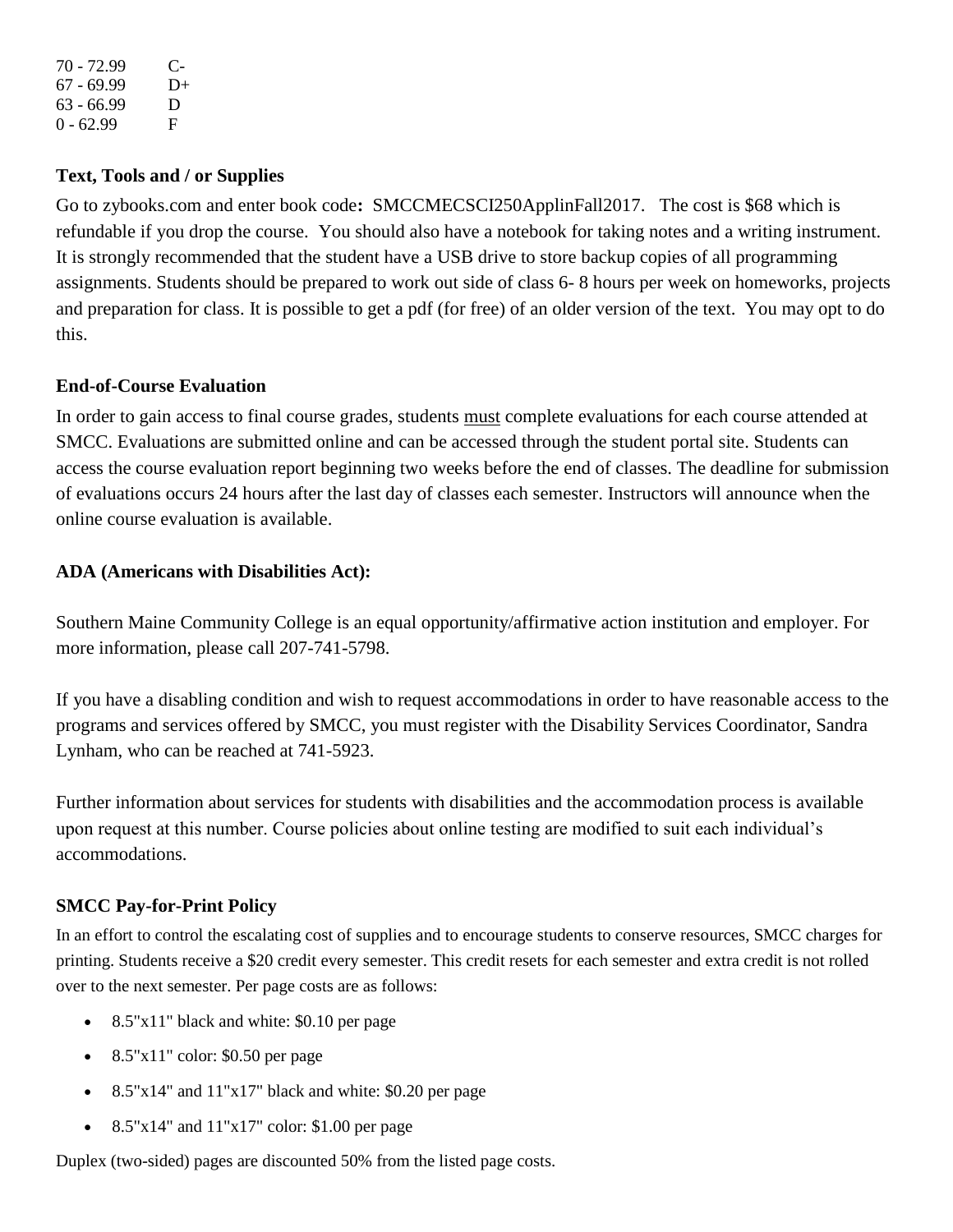Students can monitor their remaining credit and number of pages printed by visiting the IT Help tab on MySMCC or by checking the Printing Information icon in the lower right corner of the screen while logged in to an SMCC computer.

More information about the Pay-for-Print Policy is available on the IT Help tab on MySMCC.

## **Add-Drop Policy**

Students who drop a course during the one-week "add/drop" period in the fall and spring semesters and the first three days of summer sessions receive a 100% refund of the tuition and associated fees for that course. Please note any course that meets for less than the traditional semester length, i.e., 15 weeks, has a pro-rated add/drop period. There is no refund for non-attendance.

# **Withdrawal Policy**

A student may withdraw from a course only during the semester in which s/he is registered for that course. The withdrawal period is the second through twelfth week of the fall and spring semesters and the second through ninth week of twelve-week summer courses. This period is pro-rated for shorter-length courses. To withdraw from a course, a student must complete and submit the appropriate course withdrawal form, available at the Enrollment Service Center (no phone calls, please). The designation "W" will appear on the transcript after a student has officially withdrawn. A course withdrawal is an uncompleted course and may adversely affect financial aid eligibility. Failure to attend or ceasing to attend class does not constitute withdrawal from the course. There is no refund associated with a withdrawal.

### **Plagiarism Statement**

Adherence to ethical academic standards is obligatory. Cheating is a serious offense, whether it consists of taking credit for work done by another person or doing work for which another person will receive credit. Taking and using the ideas or writings of another person without clearly and fully crediting the source is plagiarism and violates the academic code as well as the Student Code of Conduct. If it is suspected that a student in any course in which s/he is enrolled has knowingly committed such a violation, the faculty member should refer the matter to the College's Disciplinary Officer and appropriate action will be taken under the Student Code of Conduct. Sanctions may include suspension from the course and a failing grade in the course. Students have the right to appeal these actions to the Disciplinary Committee under the terms outlined in the Student Code of Conduct.